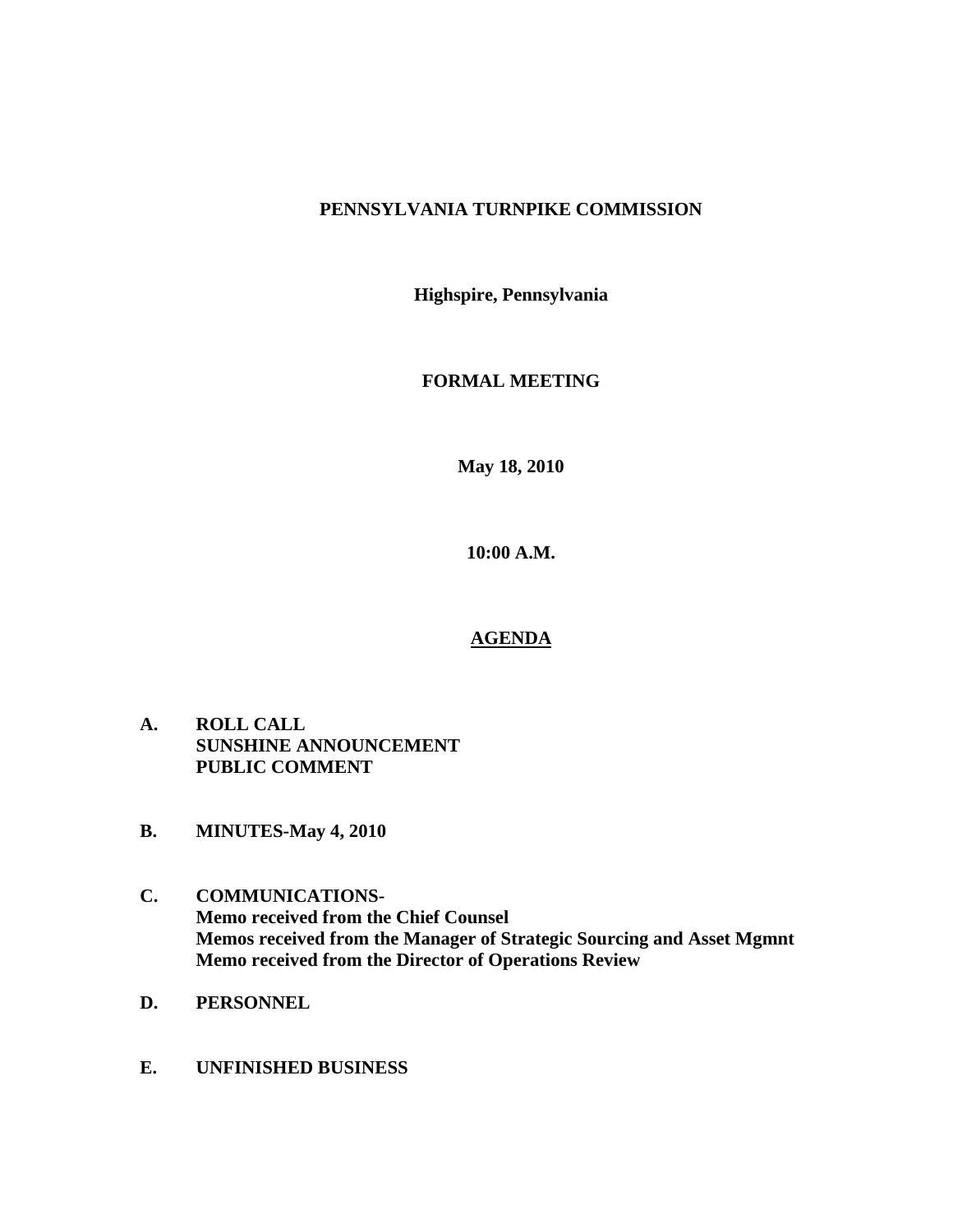- **1. Adopt the Resolution ratifying the reinvestments, liquidations and purchases of securities with available cash, as described in the memo from the Assistant Chief Financial Officer dated May 7, 2010.**
- **2. Approve the negotiation and execution of the Amendment, Agreements and Supplemental Agreements for the items listed in memos "a" through "d":** 
	- **a. Amendment to our agreement with I.B. Abel, Inc. for infrastructure cabling and communication systems, to include funding for the TIP Building, phone convergence and the increase in requests for services; for an additional \$300,000.00, increasing the not-to-exceed amount to \$600,000.00;**
	- **b. Supplement to our General Engineering Consulting contract with Michael Baker Jr., Inc., to include construction management services for the truck electrification project at the New Stanton Service Plaza auxiliary truck parking lot; for an additional cost of \$90,000.00;**
	- **c. Ownership Agreement between the Commission, the Pennsylvania Department of Transportation and local townships, to assign ownership and maintenance duties for the Uniontown to Brownsville section of the Mon/Fayette Expressway, Toll 43;**
	- **d. Supplement to our agreement with Michael Baker, Jr., Inc. for design/construction management services for the Service Plaza Development project, to extend the contract through May 2011; for an additional cost of \$200,000.00.**
- **3. Approve the Right-of-Way Requests for the items listed in memos "a" through "u":** 
	- **a. Authorize the acquisition of Right-of-Way #1031-R13, a partial take parcel, necessary for construction of the Somerset Interchange Project, by issuing payment in the amount of \$16,545.00, payable to Indu Motel, LLC, representing fair market value and prorated taxes; authorize the appropriate Commission officials to execute the agreement of sale, authorize the payment of additional statutory damages as calculated by the Legal Department and approved by the Chief Executive Officer, and payment of the fair market value to the property owner is contingent upon the delivery of a deed prepared by the Legal Department;**
	- **b. Authorize the settlement of Right-of-Way #3176-G, a partial take parcel, necessary for the total reconstruction project from MP 199.00 to MP 227.00, by authorizing the appropriate Commission officials to execute the settlement documents, authorize the payment of additional statutory damages as calculated by the Legal Department and approved by the Chief Executive Officer, and payment of the settlement amount to the property owner is contingent upon the delivery of a full and final release prepared by the Legal Department;**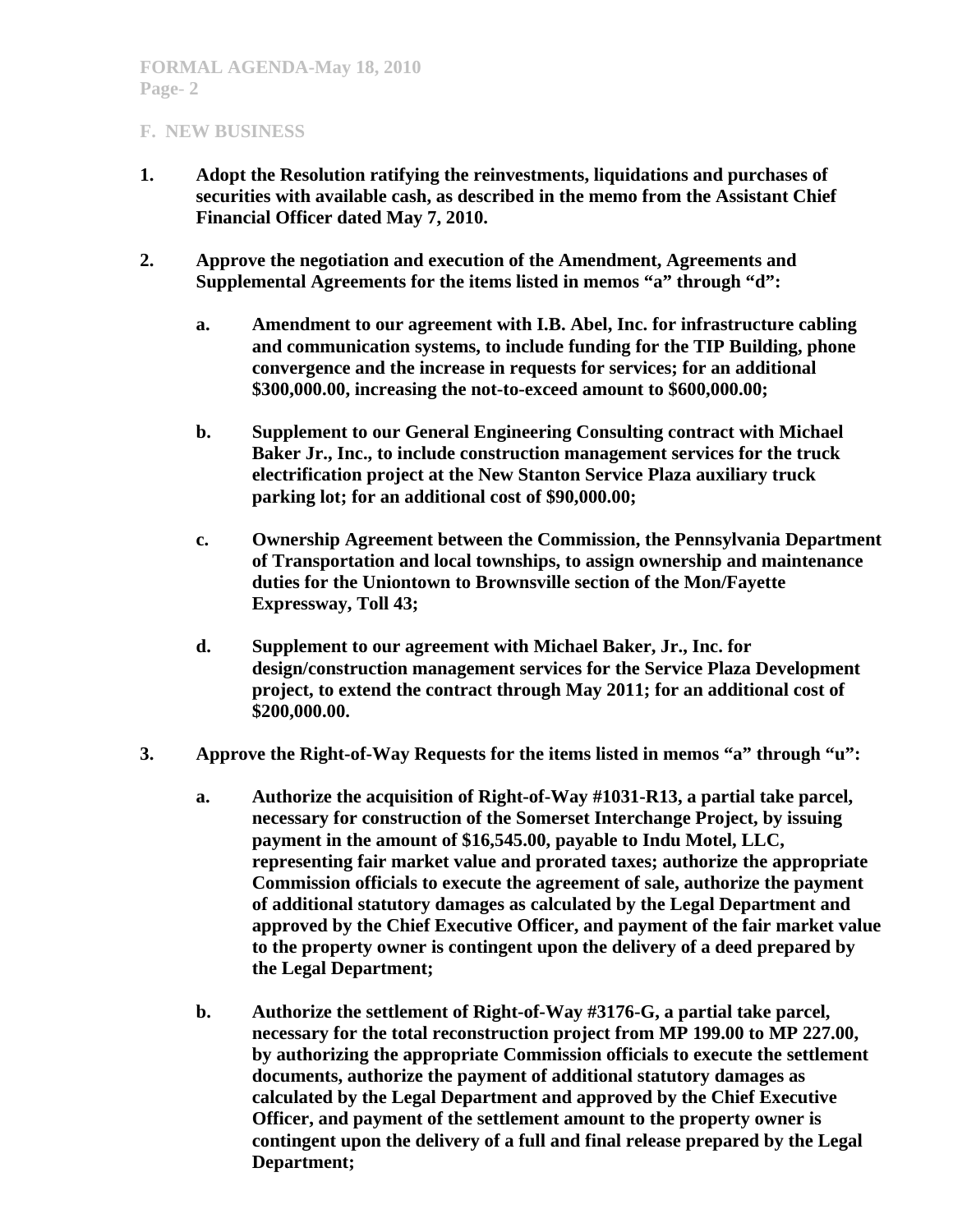- **c. Authorize the settlement of Right-of-Way #6069-RB and #6069-RB-01, a partial take parcel, necessary for the bridge EB-735 replacement project, by issuing additional payment in the amount of \$39,750.00, payable to Buckley, Brion, McGuire, Morris & Sommer, LLP; representing fair market value, personal property loss, and Section 710 damages; authorize the appropriate Commission officials to execute the settlement documents; and payment of the settlement amount to the claimants is contingent upon their execution of a settlement agreement and full and final release as approved by the Legal Department;**
- **d. Adopt the proposed Property Acquisition Resolution for Right-of-Way #6402- B, a partial take parcel, necessary for the total reconstruction project from MP A20.00 to MP A30.00; authorize payment of Estimated Just Compensation in the amount of \$50,000.00, payable to Stevens & Lee, P.C., Escrow Agent; and authorize payment of statutory damages and costs as calculated by the Legal Department and approved by the Chief Executive Officer;**
- **e. Adopt the proposed Property Acquisition Resolution for Right-of-Way #6422- A, a partial take parcel, necessary for the total reconstruction project from MP A20.00 to MP A30.00; authorize payment of Estimated Just Compensation in the amount of \$17,500.00, payable to Stevens & Lee, P.C., Escrow Agent; and authorize payment of statutory damages and costs as calculated by the Legal Department and approved by the Chief Executive Officer;**
- **f. Adopt the proposed Property Acquisition Resolution for Right-of-Way #6456- A, a partial take parcel, necessary for the total reconstruction project from MP A20.00 to MP A30.00; authorize payment of Estimated Just Compensation in the amount of \$104,100.00, payable to Stevens & Lee, P.C., Escrow Agent; and authorize payment of statutory damages and costs as calculated by the Legal Department and approved by the Chief Executive Officer;**
- **g. Adopt the proposed Property Acquisition Resolution for Right-of-Way #6446- A, a partial take parcel, necessary for the total reconstruction project from MP A20.00 to MP A30.00; authorize payment of Estimated Just Compensation in the amount of \$45,500.00, payable to Stevens & Lee, P.C., Escrow Agent; and authorize payment of statutory damages and costs as calculated by the Legal Department and approved by the Chief Executive Officer;**
- **h. Adopt the proposed Property Acquisition Resolution for Right-of-Way #6441- B, a partial take parcel, necessary for the total reconstruction project from MP A20.00 to MP A30.00; authorize payment of Estimated Just Compensation in the amount of \$91,100.00, payable to Stevens & Lee, P.C., Escrow Agent; and authorize payment of statutory damages and costs as calculated by the Legal Department and approved by the Chief Executive Officer;**
- **i. Adopt the proposed Property Acquisition Resolution for Right-of-Way #6420- E, a partial take parcel, necessary for the total reconstruction project from MP**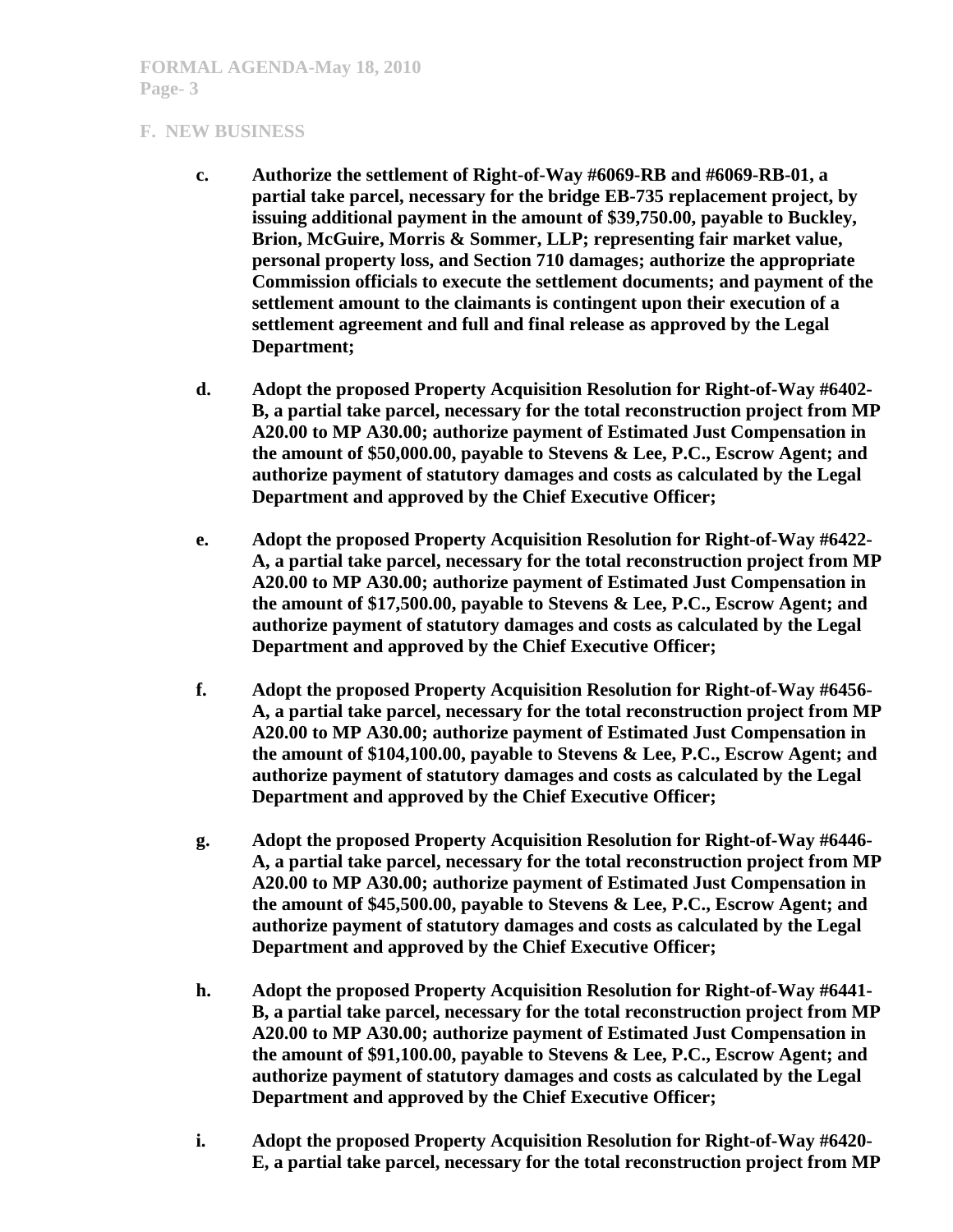**A20.00 to MP A30.00; authorize payment of Estimated Just Compensation in the amount of \$45,600.00, payable to Stevens & Lee, P.C., Escrow Agent; and authorize payment of statutory damages and costs as calculated by the Legal Department and approved by the Chief Executive Officer;** 

- **j. Adopt the proposed Property Acquisition Resolution for Right-of-Way #6418- A, a partial take parcel, necessary for the total reconstruction project from MP A20.00 to MP A30.00; authorize payment of Estimated Just Compensation in the amount of \$111,500.00, payable to Stevens & Lee, P.C., Escrow Agent; and authorize payment of statutory damages and costs as calculated by the Legal Department and approved by the Chief Executive Officer;**
- **k. Adopt the proposed Property Acquisition Resolution for Parcel 205, a partial take parcel, necessary for the total reconstruction project from MP A20.00 to MP A30.00; authorize payment of Estimated Just Compensation in the amount of \$26,100.00, payable to Stevens & Lee, P.C., Escrow Agent; and authorize payment of statutory damages and costs as calculated by the Legal Department and approved by the Chief Executive Officer;**
- **l. Adopt the proposed Property Acquisition Resolution for Parcel 125-A, a partial take parcel, necessary for the total reconstruction project from MP A20.000 to MP A30.00; authorize payment of Estimated Just Compensation in the amount of \$7,200.00, payable to Buckley, Brion, Morris & Sommer, LLP, Escrow Agent; and authorize payment of statutory damages and costs as calculated by the Legal Department and approved by the Chief Executive Officer;**
- **m. Adopt the proposed Property Acquisition Resolution for Parcel 125, a partial take parcel, necessary for the total reconstruction project from MP A20.00 to MP A30.00; authorize payment of Estimated Just Compensation in the amount of \$21,900.00, payable to Buckley, Brion, Morris & Sommer, LLP, Escrow Agent; and authorize payment of statutory damages and costs as calculated by the Legal Department and approved by the Chief Executive Officer;**
- **n. Adopt the proposed Property Acquisition Resolution for Right-of-Way #6441- C, a partial take parcel, necessary for the total reconstruction project from MP A20.00 to MP A30.00; authorize payment of Estimated Just Compensation in the amount of \$9,800.00, payable to Stevens & Lee, P.C., Escrow Agent; and authorize payment of statutory damages and costs as calculated by the Legal Department and approved by the Chief Executive Officer;**
- **o. Adopt the proposed Property Acquisition Resolution for Right-of-Way #6416- J, a partial take parcel, necessary for the total reconstruction project from MP A20.00 to MP A30.00; authorize payment of Estimated Just Compensation in the amount of \$5,000.00, payable to Buckley, Brion, Morris & Sommer, LLP, Escrow Agent; and authorize payment of statutory damages and costs as**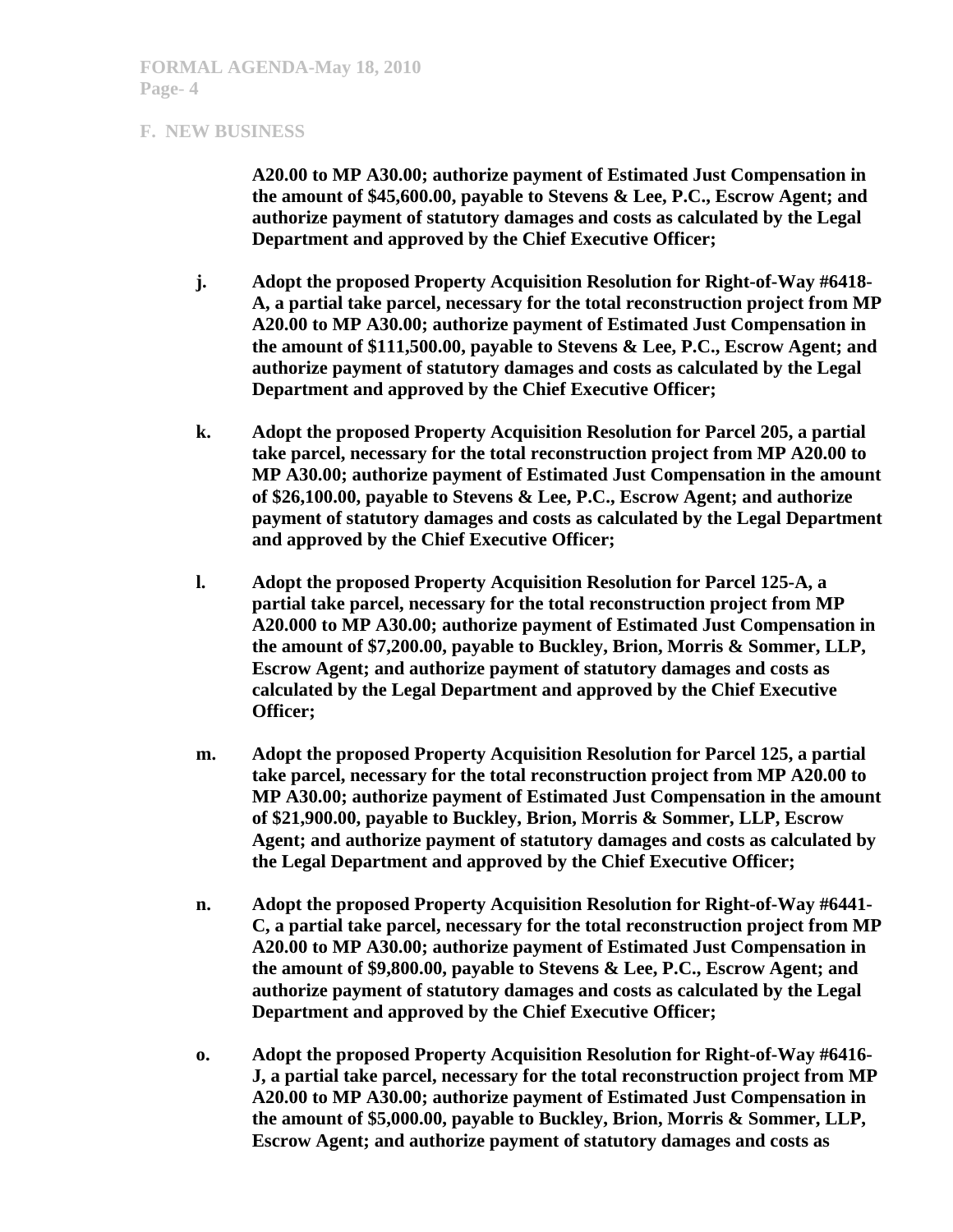**calculated by the Legal Department and approved by the Chief Executive Officer;** 

- **p. Adopt the proposed Property Acquisition Resolution for Right-of-Way #6416- G, a partial take parcel, necessary for the total reconstruction project from MP A20.00 to MP A30.00; authorize payment of Estimated Just Compensation in the amount of \$20,000.00, payable to Buckley, Brion, Morris & Sommer, LLP, Escrow Agent; and authorize payment of statutory damages and costs as calculated by the Legal Department and approved by the Chief Executive Officer;**
- **q. Adopt the proposed Property Acquisition Resolution for Right-of-Way #6416- F, a partial take parcel, necessary for the total reconstruction project from MP A20.00 to MP A30.00; authorize payment of Estimated Just Compensation in the amount of \$15,000.00, payable to Buckley, Brion, Morris & Sommer, LLP, Escrow Agent; and authorize payment of statutory damages and costs as calculated by the Legal Department and approved by the Chief Executive Officer;**
- **r. Adopt the proposed Property Acquisition Resolution for Right-of-Way #6416- E, a partial take parcel, necessary for the total reconstruction project from MP A20.00 to MP A30.00; authorize payment of Estimated Just Compensation in the amount of \$10,000.00, payable to Buckley, Brion, Morris & Sommer, LLP, Escrow Agent; and authorize payment of statutory damages and costs as calculated by the Legal Department and approved by the Chief Executive Officer;**
- **s. Adopt the proposed Property Acquisition Resolution for Right-of-Way #6416- D, a partial take parcel, necessary for the total reconstruction project from MP A20.00 to MP A30.00; authorize payment of Estimated Just Compensation in the amount of \$34,400.00, payable to Buckley, Brion, Morris & Sommer, LLP, Escrow Agent; and authorize payment of statutory damages and costs as calculated by the Legal Department and approved by the Chief Executive Officer;**
- **t. Adopt the proposed Property Acquisition Resolution for Right-of-Way #6416- C, a partial take parcel, necessary for the total reconstruction project from MP A20.00 to MP A30.00; authorize payment of Estimated Just Compensation in the amount of \$109,600.00, payable to Buckley, Brion, Morris & Sommer, LLP, Escrow Agent; and authorize payment of statutory damages and costs as calculated by the Legal Department and approved by the Chief Executive Officer;**
- **u. Adopt the proposed Property Acquisition Resolution for Right-of-Way #6416- B, a partial take parcel, necessary for the total reconstruction project from MP A20.00 to MP A30.00; authorize payment of Estimated Just Compensation in the amount of \$233,500.00, payable to Buckley, Brion, Morris & Sommer,**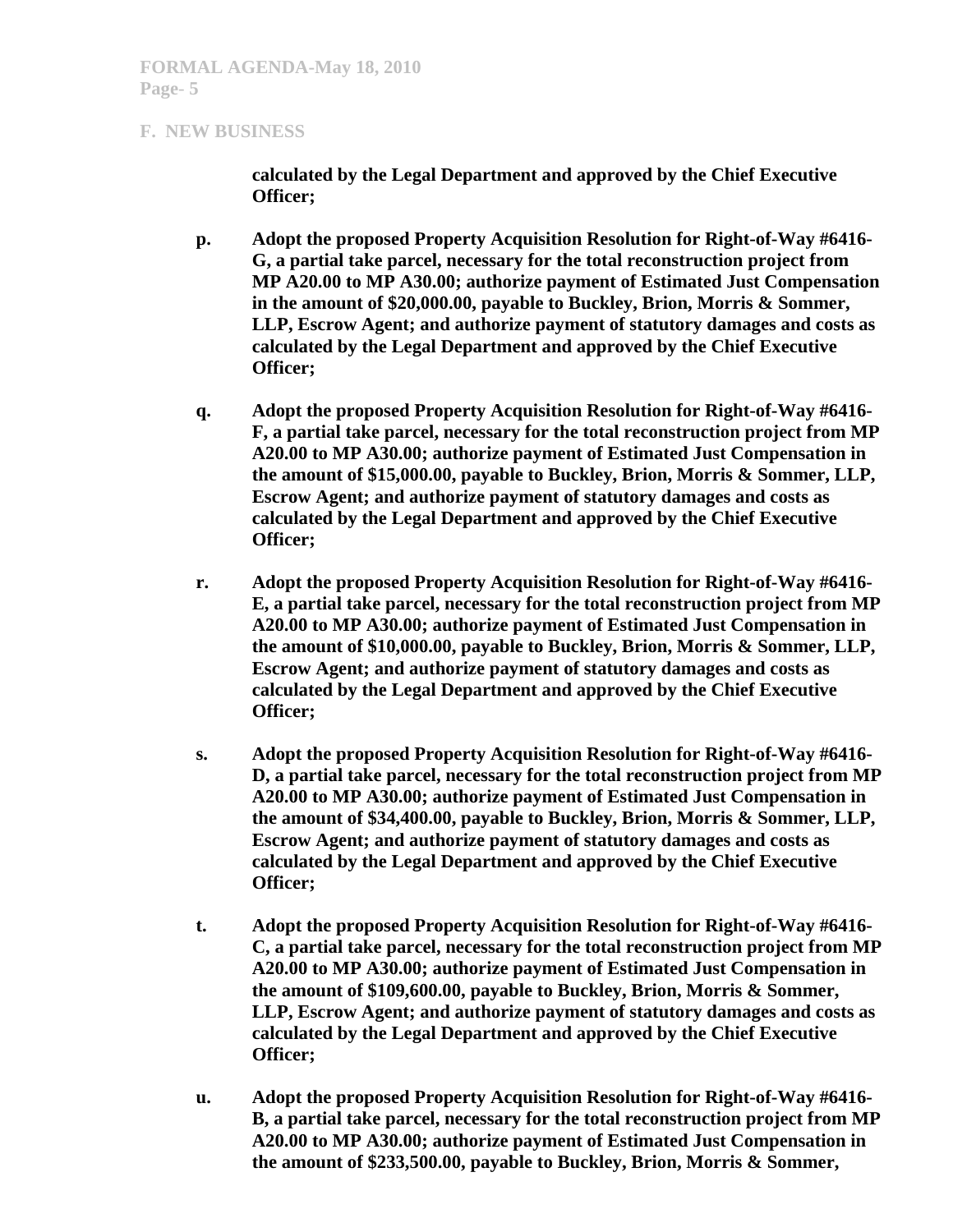**LLP, Escrow Agent; and authorize payment of statutory damages and costs as calculated by the Legal Department and approved by the Chief Executive Officer.** 

- **4. Approve advertising for the installation of infrastructure cable to provide network connectivity for the Uniontown/Brownsville Maintenance facility.**
- **5. Approve the Award of Bids and the Issuance of Purchase Orders for the items listed**  in memos "a" through "d":
	- **a. Renewal Agreement for the HP server maintenance with Hewlett-Packard Company, at a total award of \$200,000.00;**
	- **b. Renewal Agreement for preventative maintenance on UPS systems, exercising the option to renew the contracts for one (1) additional year: Emerson Network Power/Liebert Services Inc. \$ 737,546.00 Eaton Corporation c/o Lynn Associates \$ 273,126.00 TOTAL AWARD: \$1,010,672.00**
	- **c. Microsoft Enterprise Client Access License (eCal)/5 year Software Assurance, utilizing the Commonwealth's contract with CDW Government, Inc.; at a total award of \$799,937.88;**
	- **d. Five (5) aluminum dump trailers, utilizing the Commonwealth's contract with ITI Trailers and Truck Bodies, Inc.; at a total award of \$227,450.00.**
- **6. Approve the Award of Contract #S-006.00X002-3-02 for demolition and/or removal of buildings for the Southern Beltway project between US22 and I-79, to the lowest responsive and responsible bidder, Brayman Construction Corporation; at a total award of \$597,500.00; with a contingency amount of \$20,000.00.**
- **7. Approve the consultant selection recommendations from the Procurement Technical Review Committee and authorize the negotiation and execution of the agreements for the items listed in memos "a" and "b":** 
	- **a. Intelligent Transportation Systems retrofit to Wellington Power Corporation;**
	- **b. Attestation of retiree prescription drug coverage to Milliman, Inc.**